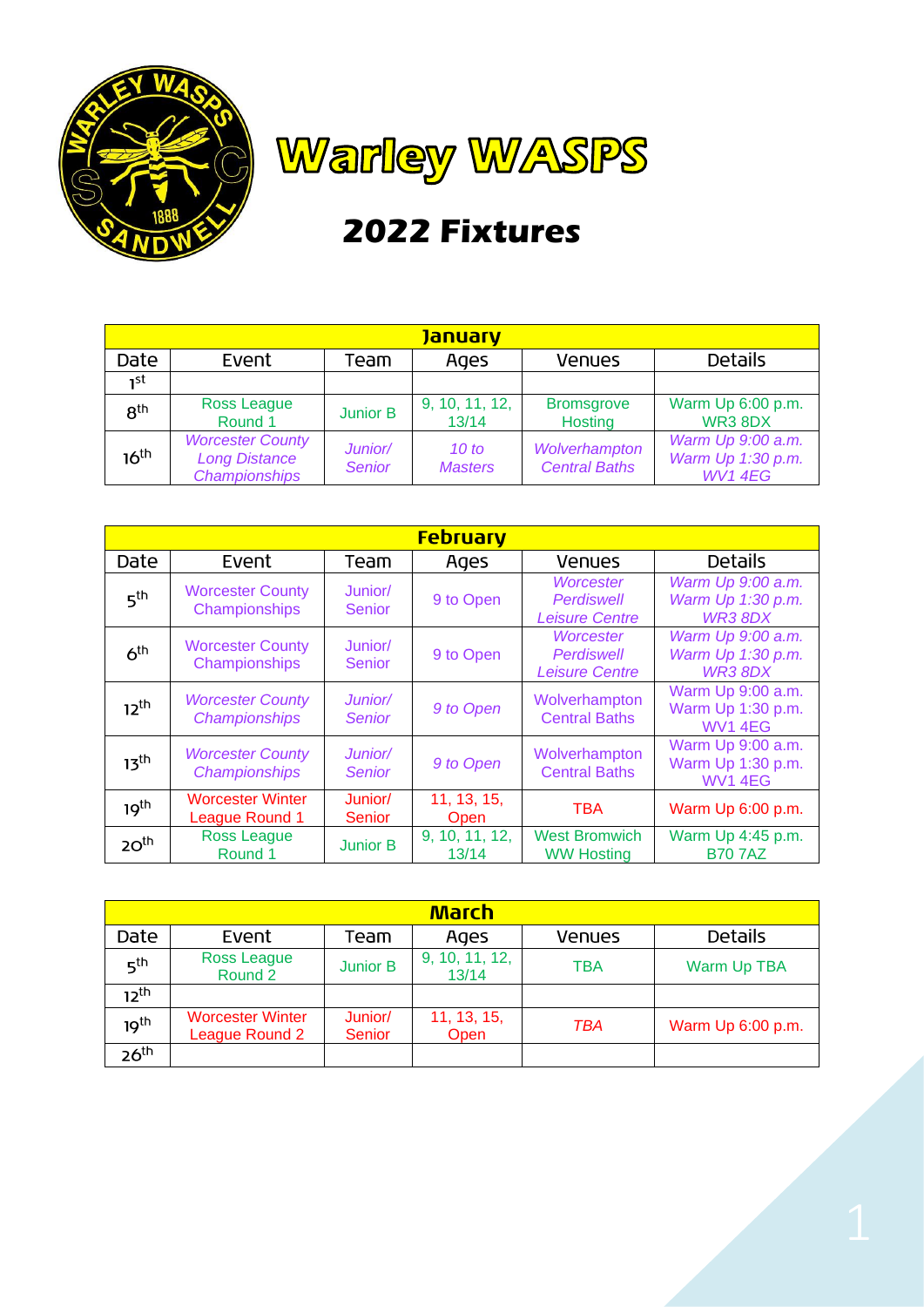|                  |                                                   |                            | <u>April</u>               |                                                 |                                        |
|------------------|---------------------------------------------------|----------------------------|----------------------------|-------------------------------------------------|----------------------------------------|
| Date             | Event                                             | Team                       | Ages                       | <b>Venues</b>                                   | <b>Details</b>                         |
| 2 <sup>th</sup>  | <b>Nuneaton Junior</b><br><b>League Round 1</b>   | <b>Junior A</b>            | 9, 10, 11, 12              | <b>TBA</b>                                      | Warm Up 6:00 p.m.                      |
| $5-10^{th}$      | <b>British National</b><br><b>Swimming Champs</b> | <b>Seniors</b>             | $13/14$ to<br><b>Open</b>  | <b>Ponds Forge</b><br><b>Sheffield</b>          | Warm Up 7:30 a.m.                      |
| $q^{\text{th}}$  | <b>Ross League</b><br>Round 3                     | <b>Junior B</b>            | 9, 10, 11, 12,<br>13/14    | <b>Abbey Stadium</b><br><b>B97 6EJ</b>          | Warm Up 5:00 p.m.                      |
| 16 <sup>th</sup> |                                                   |                            |                            |                                                 |                                        |
| 24 <sup>th</sup> | <b>Worcester Winter</b><br>League Round 3         | Junior/<br>Senior          | 11, 13, 15,<br><b>Open</b> | <b>Droitwich</b><br><b>Leisure Centre</b>       | <b>Warm Up TBA</b>                     |
| 30 <sup>th</sup> | <b>Mercian Summer</b><br><b>League Round 1</b>    | Junior/<br><b>Senior B</b> | 10, 12, 14,<br>Open        | <b>TBA</b>                                      | Warm Up 6:00 p.m.                      |
| 30 <sup>th</sup> | <b>Midland Regional</b><br>Championships          | Junior/<br>Senior          | 11 to Open                 | <b>Coventry Alan</b><br><b>Higgs</b><br>CV3 1HW | Warm Up 8:00 a.m.<br>Warm Up 1:30 p.m. |
| 30 <sup>th</sup> | Commonwealth<br><b>Test Event</b>                 | Junior/<br>Senior          | <b>TBA</b>                 | <b>New Sandwell</b><br>pool                     | <b>TBA</b>                             |

| <b>May</b>       |                                          |                          |                         |                                                                         |                                        |  |  |  |
|------------------|------------------------------------------|--------------------------|-------------------------|-------------------------------------------------------------------------|----------------------------------------|--|--|--|
| Date             | Event                                    | Team                     | Ages                    | Venues                                                                  | <b>Details</b>                         |  |  |  |
| 1 <sup>st</sup>  | <b>Midland Regional</b><br>Championships | Junior/<br><b>Senior</b> | 11 to Open              | <b>Coventry Alan</b><br><b>Higgs</b><br>CV <sub>3</sub> 1H <sub>W</sub> | Warm Up 8:00 a.m.<br>Warm Up 1:30 p.m. |  |  |  |
| 2 <sub>nd</sub>  | <b>Midland Regional</b><br>Championships | Junior/<br>Senior        | 11 to Open              | <b>Coventry Alan</b><br><b>Higgs</b><br>CV3 1HW                         | Warm Up 8:00 a.m.<br>Warm Up 1:30 p.m. |  |  |  |
| 7 <sup>th</sup>  | <b>Midland Regional</b><br>Championships | Junior/<br><b>Senior</b> | 11 to Open              | <b>Coventry Alan</b><br><b>Higgs</b><br>CV3 1HW                         | Warm Up 8:00 a.m.<br>Warm Up 1:30 p.m. |  |  |  |
| 7 <sup>th</sup>  | <b>Ross League</b><br>Round 4            | <b>Junior B</b>          | 9, 10, 11, 12,<br>13/14 | Cheltenham<br><b>GL50 4RN</b>                                           | Warm Up 6:00 p.m.                      |  |  |  |
| $R^{th}$         | <b>Midland Regional</b><br>Championships | Junior/<br><b>Senior</b> | 11 to Open              | <b>Coventry Alan</b><br><b>Higgs</b><br>CV3 1HW                         | Warm Up 8:00 a.m.<br>Warm Up 1:30 p.m. |  |  |  |
| 14 <sup>th</sup> | <b>Nuneaton Junior</b><br>League Round 2 | <b>Junior A</b>          | 9, 10, 11, 12           | <b>TBA</b>                                                              | Warm Up 6:00 p.m.                      |  |  |  |
| 21 <sup>st</sup> |                                          |                          |                         |                                                                         |                                        |  |  |  |
| 28 <sup>th</sup> |                                          |                          |                         |                                                                         |                                        |  |  |  |

| <b>June</b>      |                                                 |                            |                         |               |                   |  |  |  |
|------------------|-------------------------------------------------|----------------------------|-------------------------|---------------|-------------------|--|--|--|
| Date             | Event                                           | Team                       | Ages                    | <b>Venues</b> | <b>Details</b>    |  |  |  |
| 6 <sup>th</sup>  |                                                 |                            |                         |               |                   |  |  |  |
| 11 <sup>th</sup> | <b>Mercian Summer</b><br>League Round 2         | Junior/<br><b>Senior B</b> | 10, 12, 14,<br>Open     | <b>TBA</b>    | Warm Up 6:00 p.m. |  |  |  |
| 18 <sup>th</sup> | <b>Nuneaton Junior</b><br><b>League Round 3</b> | <b>Junior A</b>            | 9, 10, 11, 12           | <b>TBA</b>    | Warm Up 6:00 p.m. |  |  |  |
| 25 <sup>th</sup> | Ross League A/B<br><b>Finals</b>                | <b>Junior B</b>            | 9, 10, 11, 12,<br>13/14 | Gloucester    | Warm Up TBA       |  |  |  |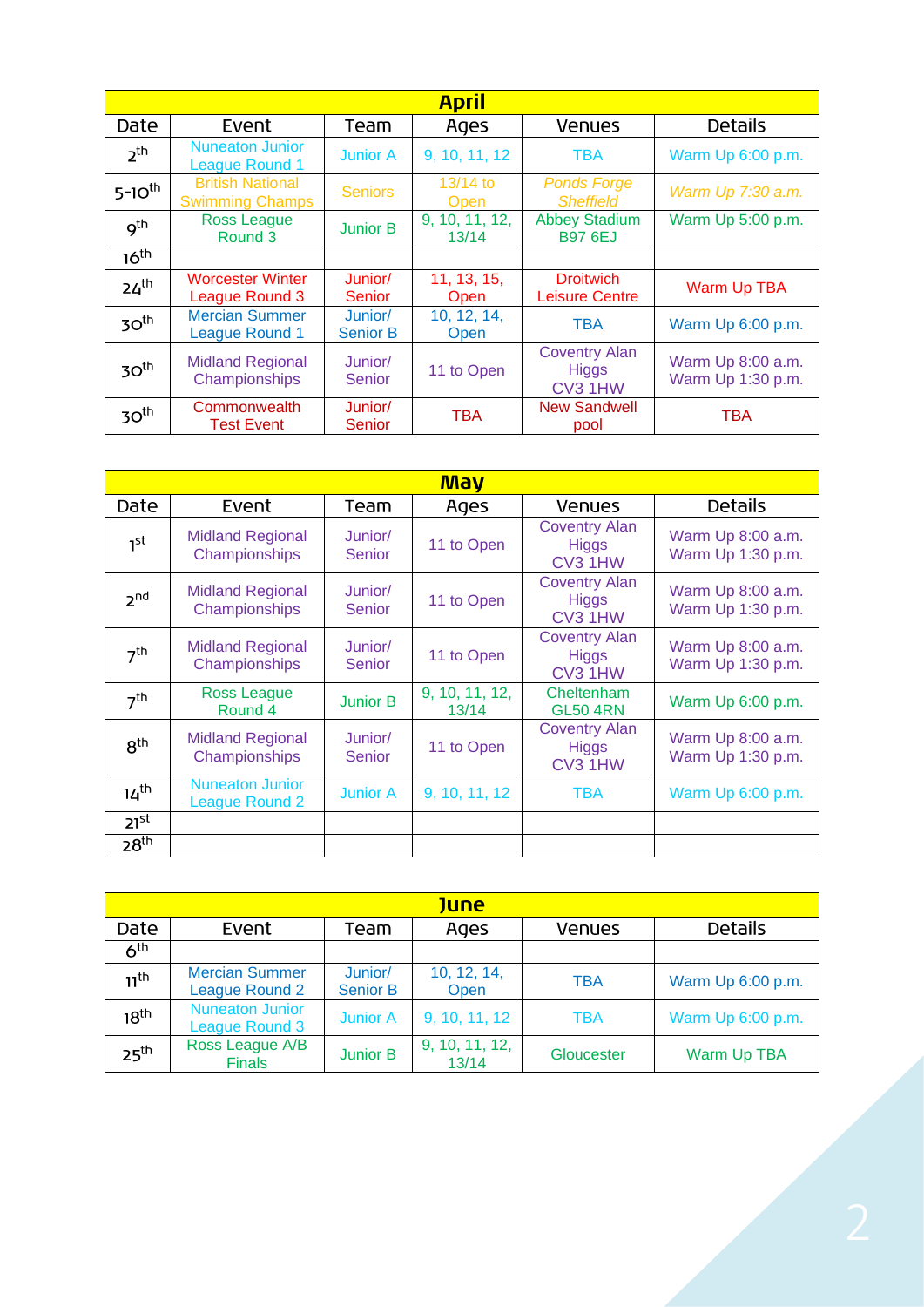| <b>July</b>                |                                                   |                            |                     |                                        |                   |  |  |  |
|----------------------------|---------------------------------------------------|----------------------------|---------------------|----------------------------------------|-------------------|--|--|--|
| Date                       | Event                                             | Team                       | Ages                | <b>Venues</b>                          | <b>Details</b>    |  |  |  |
| $2^{\text{th}}$            |                                                   |                            |                     |                                        |                   |  |  |  |
| q <sup>th</sup>            | <b>Mercian Summer</b><br><b>League Round 3</b>    | Junior/<br><b>Senior B</b> | 10, 12, 14,<br>Open | <b>TBA</b>                             | Warm Up 6:00 p.m. |  |  |  |
| 16 <sup>th</sup>           |                                                   |                            |                     |                                        |                   |  |  |  |
| $23 -$<br>28 <sup>th</sup> | <b>British National</b><br><b>Swimming Champs</b> | <b>Seniors</b>             | 13/14 to<br>Open    | <b>Ponds Forge</b><br><b>Sheffield</b> | Warm Up 7:30 a.m. |  |  |  |
| 30 <sup>th</sup>           |                                                   |                            |                     |                                        |                   |  |  |  |

| <b>August</b>                        |                                                                    |                |                    |                                        |                   |  |  |  |  |
|--------------------------------------|--------------------------------------------------------------------|----------------|--------------------|----------------------------------------|-------------------|--|--|--|--|
| Date                                 | Event                                                              | Team           | Ages               | <b>Venues</b>                          | <b>Details</b>    |  |  |  |  |
| $5 - 9$ <sup>th</sup>                | <b>English National</b><br><b>Swimming</b><br><b>Championships</b> | <b>Seniors</b> | $12/13$ to<br>Open | <b>Ponds Forge</b><br><b>Sheffield</b> | Warm Up 7:30 a.m. |  |  |  |  |
| 13 <sup>th</sup><br>20 <sup>th</sup> |                                                                    |                |                    | <b>No Fixtures - Holiday</b>           |                   |  |  |  |  |
| 27 <sup>th</sup>                     |                                                                    |                |                    |                                        |                   |  |  |  |  |

| <b>September</b> |                                               |                 |               |               |                   |  |  |  |  |
|------------------|-----------------------------------------------|-----------------|---------------|---------------|-------------------|--|--|--|--|
| Date             | Event                                         | Team            | Ages          | <b>Venues</b> | <b>Details</b>    |  |  |  |  |
| $z^{rd}$         |                                               |                 |               |               |                   |  |  |  |  |
| 10 <sup>th</sup> | <b>Nuneaton Junior</b><br><b>League Final</b> | <b>Junior A</b> | 9, 10, 11, 12 | <b>TBA</b>    | Warm Up 6:00 p.m. |  |  |  |  |
| 17 <sup>th</sup> |                                               |                 |               |               |                   |  |  |  |  |
| 24 <sup>th</sup> |                                               |                 |               |               |                   |  |  |  |  |

| <b>October</b>   |                                         |                   |                     |               |                   |  |  |  |
|------------------|-----------------------------------------|-------------------|---------------------|---------------|-------------------|--|--|--|
| Date             | Event                                   | Team              | Ages                | <b>Venues</b> | <b>Details</b>    |  |  |  |
| ւst              |                                         |                   |                     |               |                   |  |  |  |
| 8 <sup>th</sup>  | <b>National Arena</b><br>League Round 1 | Junior/<br>Senior | 11, 13, 15,<br>Open | <b>TBA</b>    | Warm Up 6:00 p.m. |  |  |  |
| 15 <sup>th</sup> |                                         |                   |                     |               |                   |  |  |  |
| 22 <sup>nd</sup> |                                         |                   |                     |               |                   |  |  |  |
| 29 <sup>th</sup> |                                         |                   |                     |               |                   |  |  |  |

| <b>November</b>  |                                         |                          |                     |               |                   |  |  |  |  |
|------------------|-----------------------------------------|--------------------------|---------------------|---------------|-------------------|--|--|--|--|
| Date             | Event                                   | Team                     | Ages                | <b>Venues</b> | <b>Details</b>    |  |  |  |  |
| 5 <sup>th</sup>  |                                         |                          |                     |               |                   |  |  |  |  |
| 12 <sup>th</sup> | <b>National Arena</b><br>League Round 2 | Junior/<br><b>Senior</b> | 11, 13, 15,<br>Open | <b>TBA</b>    | Warm Up 6:00 p.m. |  |  |  |  |
| 19 <sup>th</sup> |                                         |                          |                     |               |                   |  |  |  |  |
| 26 <sup>th</sup> |                                         |                          |                     |               |                   |  |  |  |  |